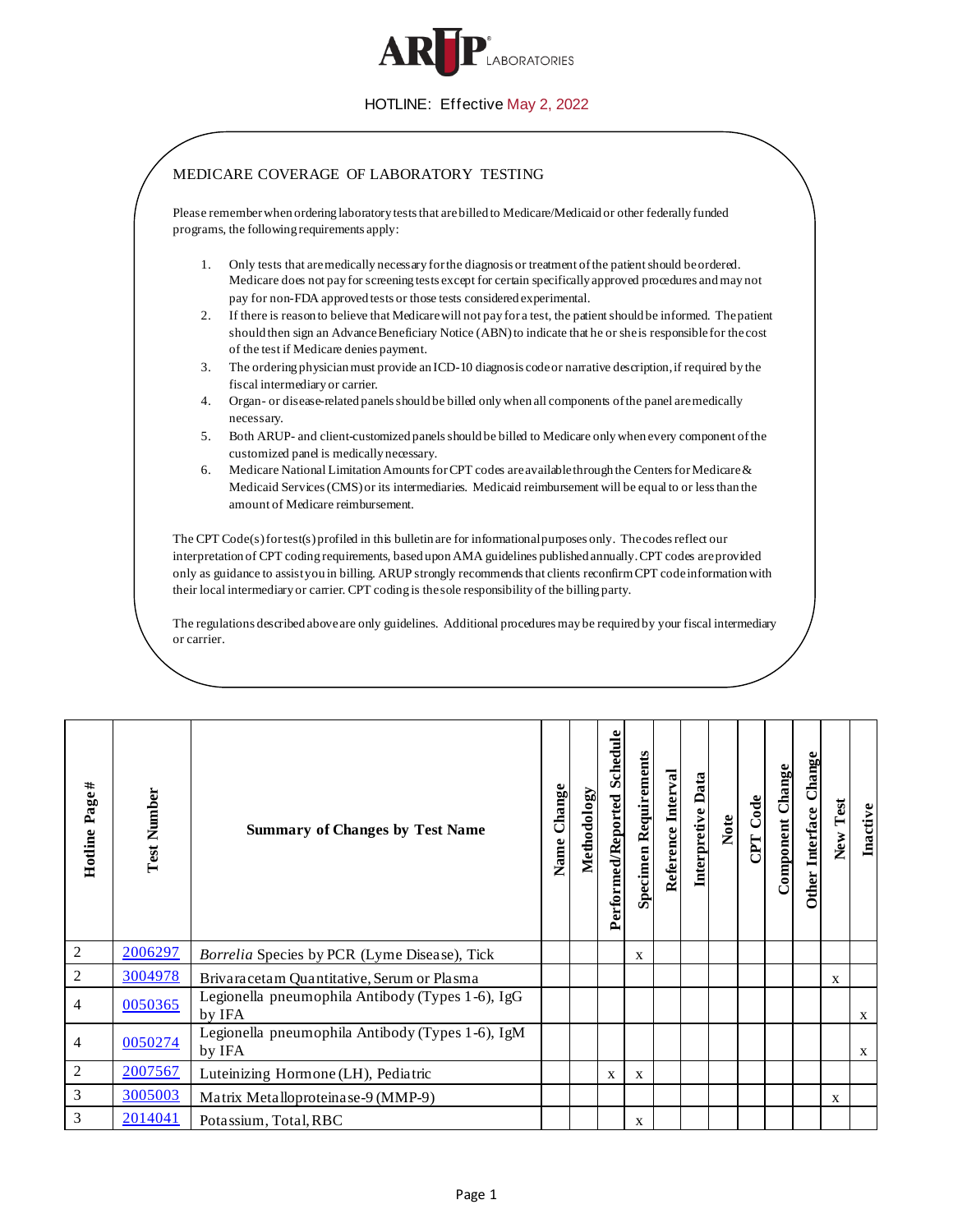

| 2006297                                               | <b>Borrelia Species by PCR (Lyme Disease), Tick</b>                                                                                                                                                                                                                                                                                                                                                                                                                                                                                                                                                                        | <b>LYME TICK</b>  |  |  |
|-------------------------------------------------------|----------------------------------------------------------------------------------------------------------------------------------------------------------------------------------------------------------------------------------------------------------------------------------------------------------------------------------------------------------------------------------------------------------------------------------------------------------------------------------------------------------------------------------------------------------------------------------------------------------------------------|-------------------|--|--|
| <b>Specimen Required: Collect: Deer tick</b>          | Specimen Preparation: Transfer one deer tick in 70 percent ethanol to an ARUP Standard Transport Tube.<br>Test is not performed at ARUP; separate specimens must be submitted when multiple tests are ordered.<br>Storage/Transport Temperature: Refrigerated.                                                                                                                                                                                                                                                                                                                                                             |                   |  |  |
|                                                       | Unacceptable Conditions: Specimens submitted in formalin.<br>Stability (collection to initiation of testing): Ambient: 72 hours; Refrigerated: 1 week; Frozen: 1 month                                                                                                                                                                                                                                                                                                                                                                                                                                                     |                   |  |  |
| <b>New Test</b><br><b>Click for Pricing</b>           | 3004978<br>Brivaracetam Quantitative, Serum or Plasma                                                                                                                                                                                                                                                                                                                                                                                                                                                                                                                                                                      | <b>BRIVARA SP</b> |  |  |
| <b>Methodology:</b><br>Performed:<br><b>Reported:</b> | Quantitative High Performance Liquid Chromatography-Tandem Mass Spectrometry (HPLC-MS/MS)<br>Varies<br>5-8 days                                                                                                                                                                                                                                                                                                                                                                                                                                                                                                            |                   |  |  |
|                                                       | Specimen Required: Collect: Plain red, lavender (K2EDTA or K3EDTA), or pink (K2EDTA).<br>Specimen Preparation: Separate from cells ASAP or within 2 hours of collection. Transfer 1 mL serum or plasmato an ARUP<br>Standard Transport Tube. (Min: 0.2 mL)<br>Test is not performed at ARUP; separate specimens must be submitted when multiple tests are ordered.<br>Storage/Transport Temperature: Refrigerated. Also acceptable: Room temperature or frozen.<br>Unacceptable Conditions: Separator tubes.<br>Stability (collection to initiation of testing): Ambient: 1 month; Refrigerated: 1 month; Frozen: 4 months |                   |  |  |
| <b>Reference Interval:</b>                            | By report                                                                                                                                                                                                                                                                                                                                                                                                                                                                                                                                                                                                                  |                   |  |  |
| <b>CPT</b> Code(s):                                   | 80375 (Alt Code: G0480)                                                                                                                                                                                                                                                                                                                                                                                                                                                                                                                                                                                                    |                   |  |  |
| New York DOH Approved.                                |                                                                                                                                                                                                                                                                                                                                                                                                                                                                                                                                                                                                                            |                   |  |  |
|                                                       | <b>HOTLINE NOTE:</b> Refer to the Test Mix Addendum for interface build information.                                                                                                                                                                                                                                                                                                                                                                                                                                                                                                                                       |                   |  |  |
| 2007567                                               | Luteinizing Hormone (LH), Pediatric                                                                                                                                                                                                                                                                                                                                                                                                                                                                                                                                                                                        | <b>LH PEDIA</b>   |  |  |
| Performed:<br><b>Reported:</b>                        | Varies<br>$5-13$ days                                                                                                                                                                                                                                                                                                                                                                                                                                                                                                                                                                                                      |                   |  |  |
|                                                       | Specimen Required: Collect: Serum separator tube (SST). Also acceptable: Lavender (EDTA).                                                                                                                                                                                                                                                                                                                                                                                                                                                                                                                                  |                   |  |  |

Specimen Preparation: Separate serum from cells within 45 minutes. Transfer 1 mL serum to an ARUP Standard Transport Tube.

(Min: 0.5 mL) Also acceptable: Plasma.

**Test is not performed at ARUP; separate specimens must be submitted when multiple tests are ordered.** Storage/Transport Temperature: Frozen.

Stability (collection to initiation of testing): Ambient: 24 hours; Refrigerated: 48 hours; Frozen: 6 months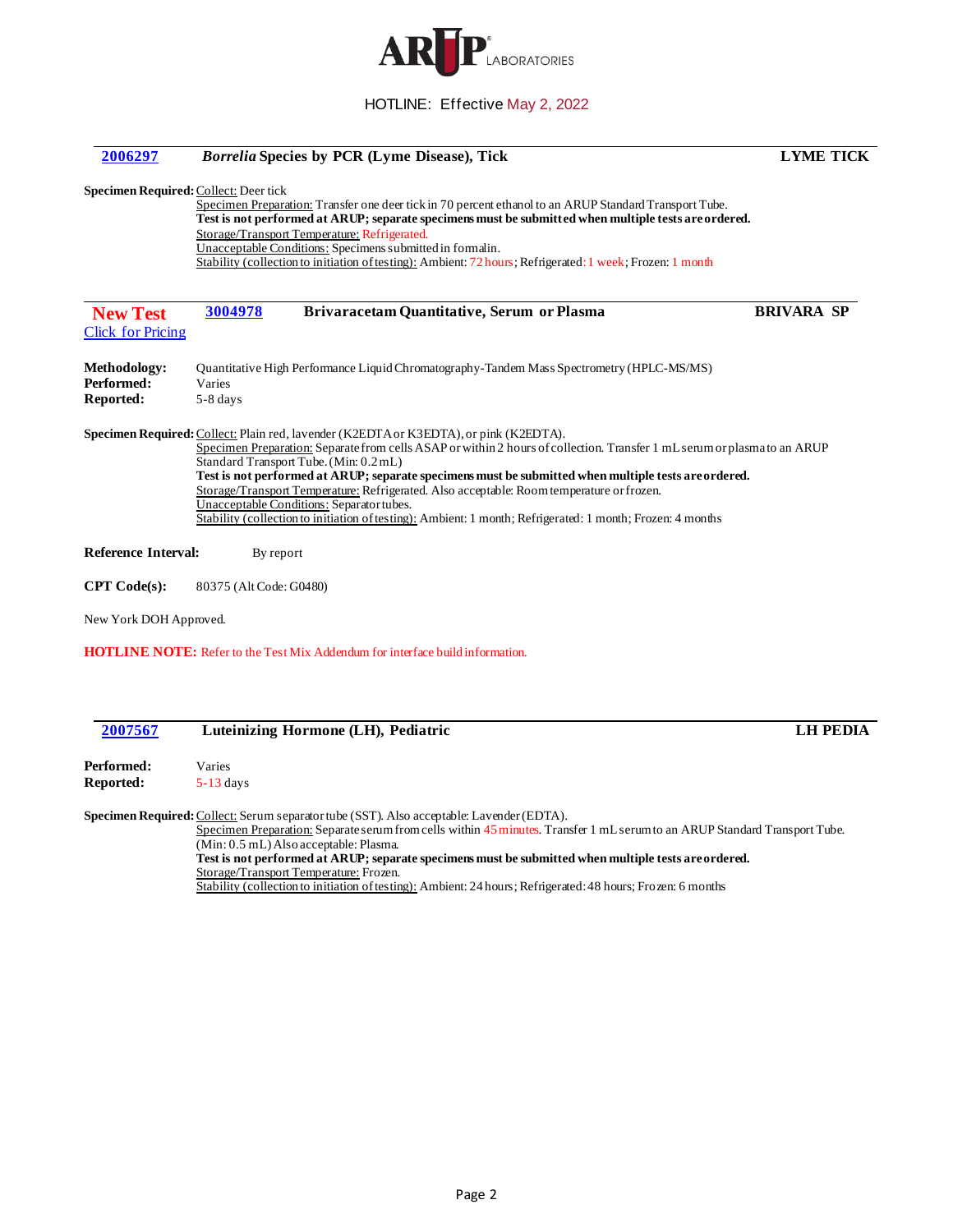

| <b>New Test</b>            | 3005003               | Matrix Metalloproteinase-9 (MMP-9)                                                                                                                                                                                                                                                                                                                                                                   | MMP-9        |  |  |
|----------------------------|-----------------------|------------------------------------------------------------------------------------------------------------------------------------------------------------------------------------------------------------------------------------------------------------------------------------------------------------------------------------------------------------------------------------------------------|--------------|--|--|
| <b>Click for Pricing</b>   |                       |                                                                                                                                                                                                                                                                                                                                                                                                      |              |  |  |
| <b>Methodology:</b>        |                       | Quantitative Enzyme-Linked Immunosorbent Assay                                                                                                                                                                                                                                                                                                                                                       |              |  |  |
| Performed:                 | Varies                |                                                                                                                                                                                                                                                                                                                                                                                                      |              |  |  |
| Reported:                  | $3-10$ days           |                                                                                                                                                                                                                                                                                                                                                                                                      |              |  |  |
|                            |                       | Specimen Required: Collect: Serum Separator Tube (SST).                                                                                                                                                                                                                                                                                                                                              |              |  |  |
|                            |                       | Specimen Preparation: Transfer 1 mL serum to an ARUP Standard Transport Tube and freeze immediately. (Min: 0.5 mL)<br>Test is not performed at ARUP; separate specimens must be submitted when multiple tests are ordered.<br>Storage/Transport Temperature: CRITICAL FROZEN<br>Stability (collection to initiation of testing): Ambient: Unacceptable; Refrigerated: Unacceptable; Frozen: 2 months |              |  |  |
| <b>Reference Interval:</b> | By report             |                                                                                                                                                                                                                                                                                                                                                                                                      |              |  |  |
| CPT Code(s):               | 83520                 |                                                                                                                                                                                                                                                                                                                                                                                                      |              |  |  |
| New York DOH Approved.     |                       |                                                                                                                                                                                                                                                                                                                                                                                                      |              |  |  |
|                            |                       | <b>HOTLINE NOTE:</b> Refer to the Test Mix Addendum for interface build information.                                                                                                                                                                                                                                                                                                                 |              |  |  |
| 2014041                    | Potassium, Total, RBC |                                                                                                                                                                                                                                                                                                                                                                                                      | <b>K RBC</b> |  |  |

Specimen Required: Collect: Green (lithium or sodium heparin).

Specimen Preparation: Separate from cells ASAP or within 2 hours of collection. Leave RBCs in the original container and replace stopper. Transport 2 mL RBCs in the original collection tube. (Min: 0.7 mL) **Test is not performed at ARUP; separate specimens must be submitted when multiple tests are ordered.** Storage/Transport Temperature: Refrigerated. Unacceptable Conditions: Tubes containing potassium-based preservatives/anticoagulants. Gel separator tubes. Light green (lithium heparin). Stability (collection to initiation of testing): Ambient: Unacceptable; Refrigerated: 1 month; Frozen: Unacceptable